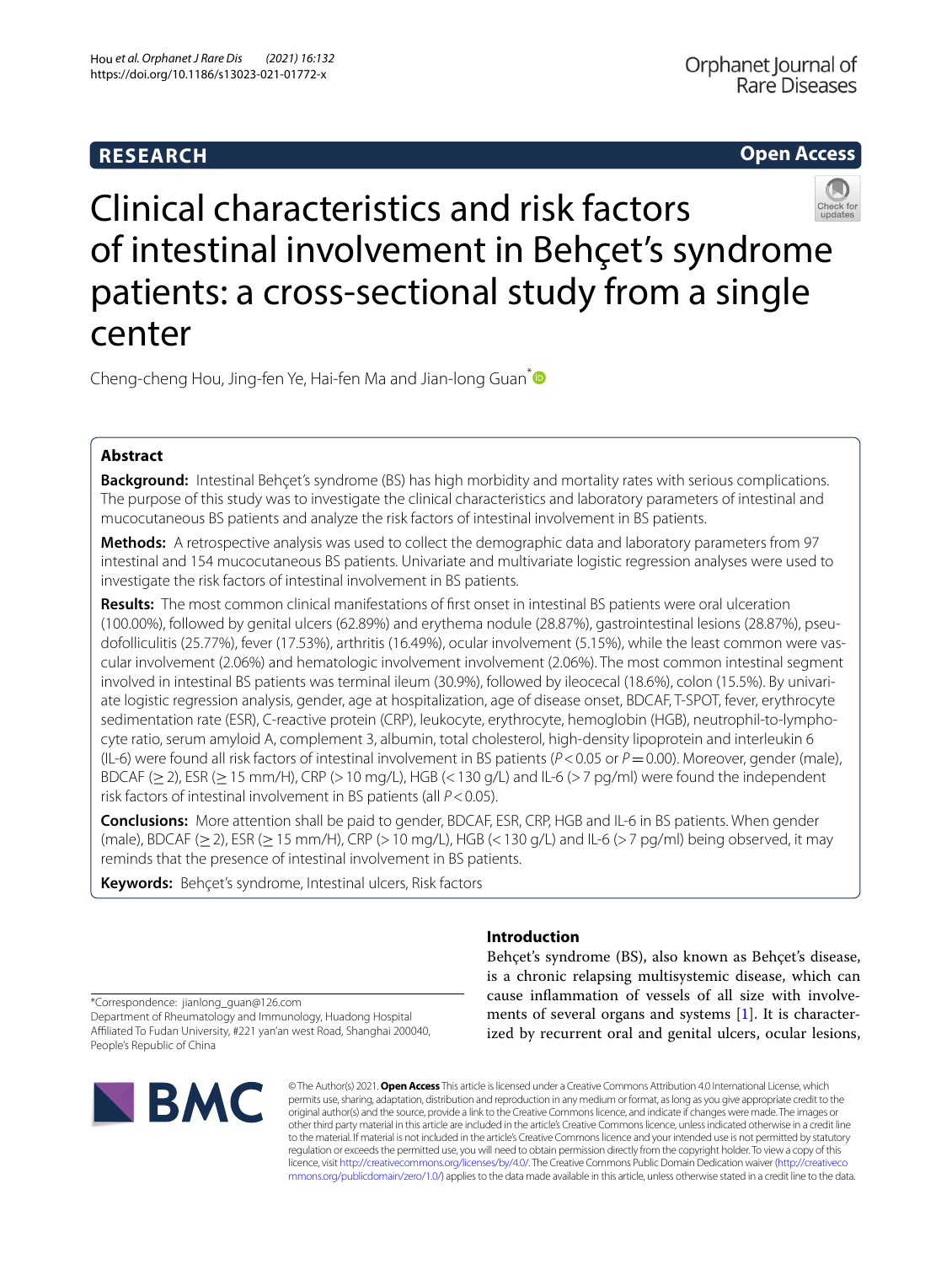skin manifestations, and arthritis as well as vascular, neurological, and intestinal involvement [\[2,](#page-8-1) [3\]](#page-8-2). BS is also known as the Silk Rout disease with high prevalence in the Mediterranean, the Middle East, and the Far East, and the prevalence is about 14 per 100,000 in China [\[3\]](#page-8-2).

Intestinal BS is diagnosed when there is a typically shaped ulcer in the gastrointestinal tract and clinical characteristics meet the diagnostic criteria for BS [\[4](#page-8-3), [37\]](#page-9-0). The frequency of intestinal BS shows a wide variation across countries, ranging from 1 to 50%, being much more common in the Far East compared with the Middle East and Europe  $[1]$  $[1]$ . There were few studies on the frequency of intestinal BS in China, and the frequency of intestinal involvement in BS patients was about 17% reported from a small-sized case series [[5\]](#page-8-4). Our previous study revealed that some BS patients having typical ulcers under colonoscopy although they having no gastrointestinal symptoms [[6\]](#page-8-5). Hence, the frequency of intestinal BS in China may be more likely higher than 17%. Recently, our study found that intestinal involvements were the most common major organ involvements in a cohort of 860 BS patients with a prevalence of 20.7% [[38\]](#page-9-1). Furthermore, intestinal BS has high morbidity and mortality rates with serious complications, such as intestinal perforations, fstulas, infections and massive bleeding [\[7](#page-8-6)]. Most intestinal BS patients undergo surgery or repeated surgery [[8\]](#page-8-7). However, there were few studies on biomarkers of intestinal involvement in BS patients. Some studies have found elevated C-reactive protein (CRP) levels can predict reactivation and postsurgical relapse of intestinal involvement in BS  $[1, 8]$  $[1, 8]$  $[1, 8]$  $[1, 8]$ . In some other studies, interleukin 6 (IL-6) were found signifcantly higher in BS patients [[9–](#page-8-8)[11\]](#page-8-9), which related to clinical activity of BS. Moreover, fecal calprotectin is a useful marker of active gastrointestinal involvement in BS [[12](#page-8-10)]. BS patients who have gastrointestinal symptoms such as hematochezia, bellyache, diarrhea, nausea or vomiting, will undergo colonoscopy to confrm whether they have intestinal involvement. However, in our daily clinical practice, we fnd some BS patients having typical ulcers under colonoscopy with no gastrointestinal symptoms. Therefore, to find the early biomarkers which can identify whether BS patients complicated with intestinal involvement will prevent serious gastrointestinal complications occurred in BS patients.

Herein, we focused on the clinical characteristics and laboratory parameters in intestinal and mucocutaneous BS patients in China, aiming to investigate the risk factors of intestinal involvement in BS patients.

### **Patients and methods**

#### **Patients**

A cross-sectional study was performed based on wellorganized electronic medical records. We conducted a retrospective analysis of newly diagnosed BS patients who hospitalized in Huadong Hospital affiliated to Fudan University between August 1, 2018 and August 30, 2020 ("newly diagnosed" means a patient diagnosed with BS in the hospital for the frst time). All subjects underwent a colonoscopy as part of their routine checkup. The diagnosis of intestinal BS was made in accordance with previously established criteria based on colonoscopic features and clinical manifestations using a modifed Delphi process [[4,](#page-8-3) [37](#page-9-0)] (Fig. [1\)](#page-2-0). Mucocutaneous BS is diagnosed when there are typical mucocutaneous involvements, without damage of intestines, eyes, nervous system, etc. Informed consent was signed by all participants.

Inclusion criteria were as follows: (1) all patients met the new International Criteria for Behçet's Disease (ICBD) [[13\]](#page-8-11); (2) all patients had complete clinical data and laboratory parameters; (3) all patients were diagnosed with BS in the hospital for the frst time. And exclusion criteria were as follows: (1) the patients who were younger than 16 years old; (2) the patients having other disturbing diseases, such as infective diseases, other autoimmune diseases, endocrinal disorders, or malignancies; (3) the patients who had used non-steroidal antiinfammatory drugs (NSAIDs) in the past 3 months; (4) the patients who were pregnant or lactation women.

## **Methods**

### **Clinical assessment**

The clinical manifestations of disease first onset and during hospitalization in BS patients with intestinal involvement and mucocutaneous involvement were retrospectively extracted from the medical records. The disease activity scores of BS patients were recorded using the simplifed Behçet's Disease Current Activity Form (BDCAF) [[14\]](#page-8-12). Patients were interviewed regarding their response to 12 clinical categories over the 4 weeks prior to the day of study enrollment, which composed the frame of BDCAF, and they were then scored from 0 to 12, but only with investigators' agreements that symptoms were due to BS. Clinical categories were as follows: headache, mouth ulceration, genital ulceration, erythema nodosum, skin pustules, arthralgia, arthritis, nausea or vomiting or abdominal pain, diarrhea or hematochezia, ocular involvement, nervous system involvement and major vessel involvement.

### **Data collection**

The following information were collected: gender, age, age of disease frst onset, disease duration, the score of BDCAF, clinical manifestations of BS, the location of intestinal ulcer, T-SPOT.TB assay (T-SPOT), pathergy test, Hepatitis B core antibody (HBcAb), fever, laboratory parameters (neutrophil-to-lymphocyte ratio (NLR),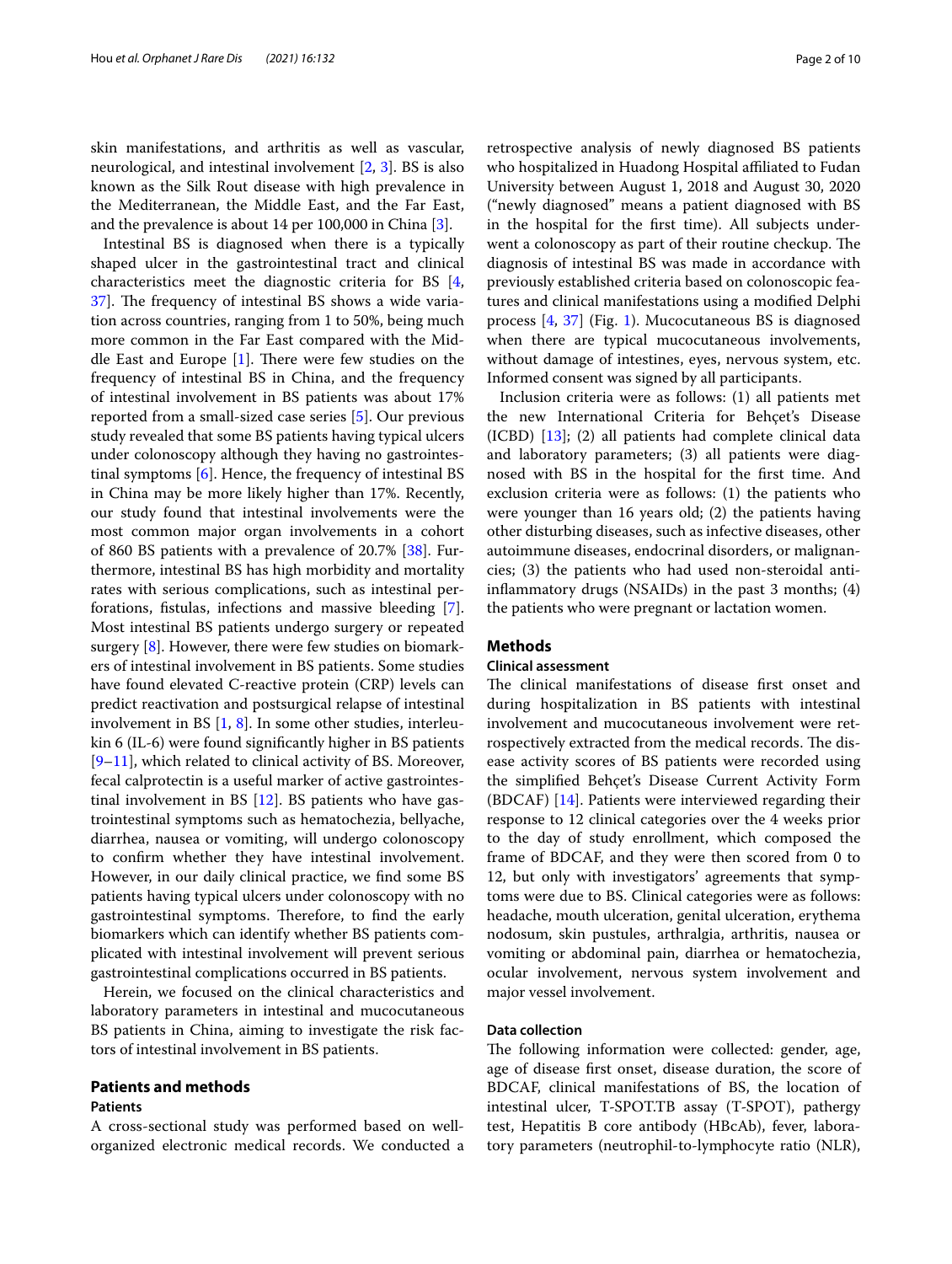

<span id="page-2-0"></span>leukocyte, erythrocyte, hemoglobin (HGB), platelet (PLT), erythrocyte sedimentation rate (ESR), CRP, serum amyloid A (SAA), complement 3 (C3), complement 4 (C4), CH50, albumin, total cholesterol (TCH), triacylglycerol (TG), glucose, uric acid (UA), low-density lipoprotein (LDL), high-density lipoprotein (HDL), immunoglobulin (IgA, IgG, IgE, IgM), IL-6) and treatment approaches.

### **Statistical analysis**

The software of SPSS version 23.0 (SPSS Inc., Chicago, IL, USA) was used for statistical analysis. Count data were denoted by percentage or ratio. Continuous variables were expressed as mean  $\pm$  standard deviation (x  $\pm$  s). Chisquare test or Fisher's exact test was used for qualitative data analysis. Analysis of variance (ANOVA) was used for quantitative data analysis. Risk factors were analyzed by two classifcation logistic regression analysis (frst by univariate logistic regression analysis to identify signifcant diferent variables, then these variables into a multivariate logistic regression analysis selected by forward: LR method) and calculated the odds ratio (OR) and 95% confdence interval (95% CI). Lastly, a Receiving Operating Characteristic (ROC) curve was used to demonstrate the sensitivity and specifcity of the selected risk factors. All tests were two-sided. Diferences were considered statistically significant when  $P$  was less than 0.05 ( $P < 0.05$ ).

### **Results**

### **Clinical manifestations and intestinal lesion sites of intestinal BS patients**

A total of 412 newly diagnosed BS patients were recruited in this study. Of the cohort of 412 BS patients, 97 (23.54%) patients were newly diagnosed with intestinal BS, and 154 (37.38%) were mucocutaneous BS. Of 97 intestinal BS patients, 13 (13.40%) patients underwent the surgical treatment of bowel resection. The clinical manifestations of intestinal and mucocutaneous BS patients were shown in Table [1.](#page-3-0) The most common clinical manifestations of disease frst onset in intestinal BS patients were oral ulceration (100.00%), followed by genital ulcers (62.89%) and erythema nodule (28.87%), gastrointestinal lesions (28.87%), pseudofolliculitis (25.77%), fever (17.53%), arthritis (16.49%), ocular involvement (5.15%), while the least common were vascular involvement (2.06%) and hematologic involvement (2.06%). The most common clinical manifestations during hospitalization in intestinal BS patients were nausea/vomiting/abdominal pain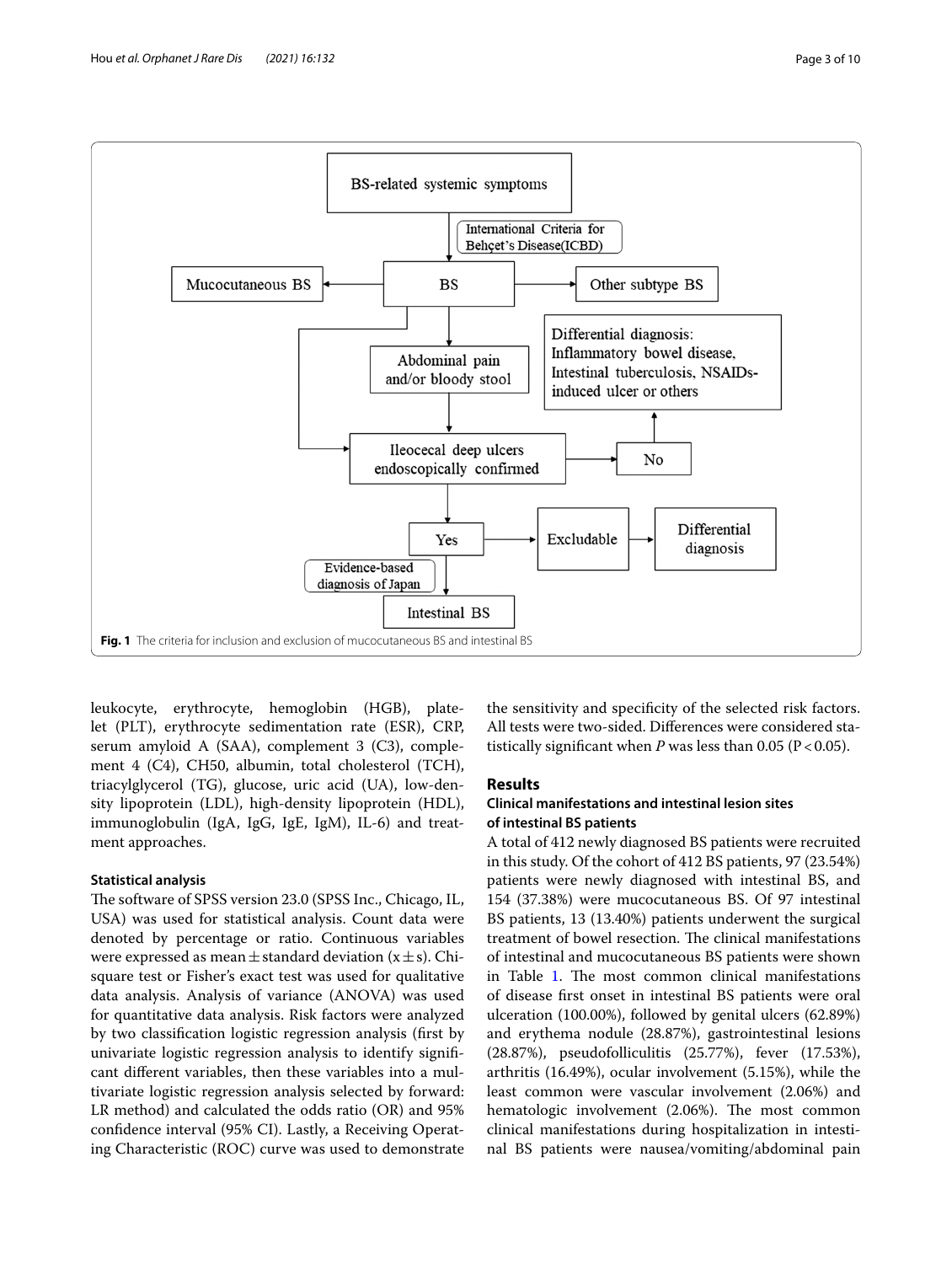### <span id="page-3-0"></span>**Table 1** Clinical manifestations of patients with intestinal BS and mucocutaneous BS

| Variables                                      | Intestinal BS (n, %) | Mucocutaneous<br>BS (n, %) |  |
|------------------------------------------------|----------------------|----------------------------|--|
| Clinical manifestations of disease first onset |                      |                            |  |
| Fever                                          | 17 (17.53)           | 9(5.84)                    |  |
| Oral ulcers                                    | 97 (100.00)          | 154 (100.00)               |  |
| Genital ulcers                                 | 61 (62.89)           | 135 (87.66)                |  |
| Erythema nodule                                | 28 (28.87)           | 73 (47.40)                 |  |
| Pseudofolliculitis                             | 25(25.77)            | 39 (25.32)                 |  |
| Ocular involvement                             | 5(5.15)              | 0(0.00)                    |  |
| Arthritis or Arthralgia                        | 16 (16.49)           | 21 (13.64)                 |  |
| Vascular involvement                           | 2(2.06)              | 0(0.00)                    |  |
| Gastrointestinal lesions                       | 28 (28.87)           | 0(0.00)                    |  |
| Hematologic involvement                        | 2(2.06)              | 0(0.00)                    |  |
| Clinical manifestations during hospitalization |                      |                            |  |
| Headache                                       | 1(1.03)              | 0(0.00)                    |  |
| Oral ulcers                                    | 47 (48.45)           | 98 (63.64)                 |  |
| Genital ulcers                                 | 16 (16.49)           | 34 (22.08)                 |  |
| Erythema nodule                                | 14 (14.43)           | 41 (26.62)                 |  |
| Skin pustules                                  | 0(0.00)              | 2(1.30)                    |  |
| Arthralgia                                     | 7(7.22)              | 0(0)                       |  |
| Arthritis                                      | 2(2.06)              | 0(0)                       |  |
| Nausea/vomiting/abdominal pain                 | 49 (50.52)           | 0(0.00)                    |  |
| Diarrhea/hematochezia                          | 23 (23.71)           | 0(0.00)                    |  |
| Ocular involvement                             | 3(3.09)              | 0(0.00)                    |  |
| Nervous system involvement                     | 1(1.03)              | 0(0.00)                    |  |
| Major vessel involvement                       | 2(2.06)              | 0(0.00)                    |  |
| Hematologic involvement                        | 6(6.19)              | 0(0.00)                    |  |
| Surgical treatment of bowel resection          | 13 (13.40)           |                            |  |

(50.52%), followed by oral ulceration (48.45%), diarrhea/ hematochezia (23.71%), genital ulcers (16.49%), erythema nodule (14.43%), arthralgia (7.72%), hematologic involvement (6.19%), ocular involvement (3.09%), major vessel involvement (2.06%), arthritis (2.06%), nervous system involvement (1.03%), headache (1.03%), while the least common was skin pustules (0.00%). Other manifestations before or after the intestinal manifestation in intestinal BS patients were shown in Additional files [1.](#page-8-13) The intestinal lesion sites of 97 patients with intestinal BS were shown in Table [2.](#page-3-1) The most common intestinal segment involved in intestinal BS patients was terminal ileum (30.9%), followed by ileocecal (18.6%), colon (15.5%), ileocecal and terminal ileum (9.3%), cecum (4.1%), small intestine and ileocecal (3.1%), small intestine and terminal ileum (3.1%), terminal ileum and colon (3.1%), cecum and terminal ileum (2.1%), ileocecal and colon (2.1%), cecum and ileocecal (2.1%), while the least common were small intestine (1.0%), rectum and colon (1.0%), small intestine, colon and cecum (1.0%), small intestine, colon

<span id="page-3-1"></span>

| Intestinal lesion site                        | Values, n (%) |
|-----------------------------------------------|---------------|
| Terminal ileum                                | 30 (30.9)     |
| lleocecal                                     | 18 (18.6)     |
| Colon                                         | 15 (15.5)     |
| Ileocecal and terminal ileum                  | 9(9.3)        |
| Cecum                                         | 4(4.1)        |
| Small intestine and ileocecal                 | 3(3.1)        |
| Small intestine and terminal ileum            | 3(3.1)        |
| Terminal ileum and colon                      | 3(3.1)        |
| Cecum and terminal ileum                      | 2(2.1)        |
| Ileocecal and colon                           | 2(2.1)        |
| Cecum and ileocecal                           | 2(2.1)        |
| Small intestine                               | 1(1.0)        |
| Rectum and colon                              | 1(1.0)        |
| Small intestine, colon and cecum              | 1(1.0)        |
| Small intestine, colon and ileocecal          | 1(1.0)        |
| Small intestine, terminal ileum and ileocecal | 1(1.0)        |
| lleocecal, colon and rectum                   | 1(1.0)        |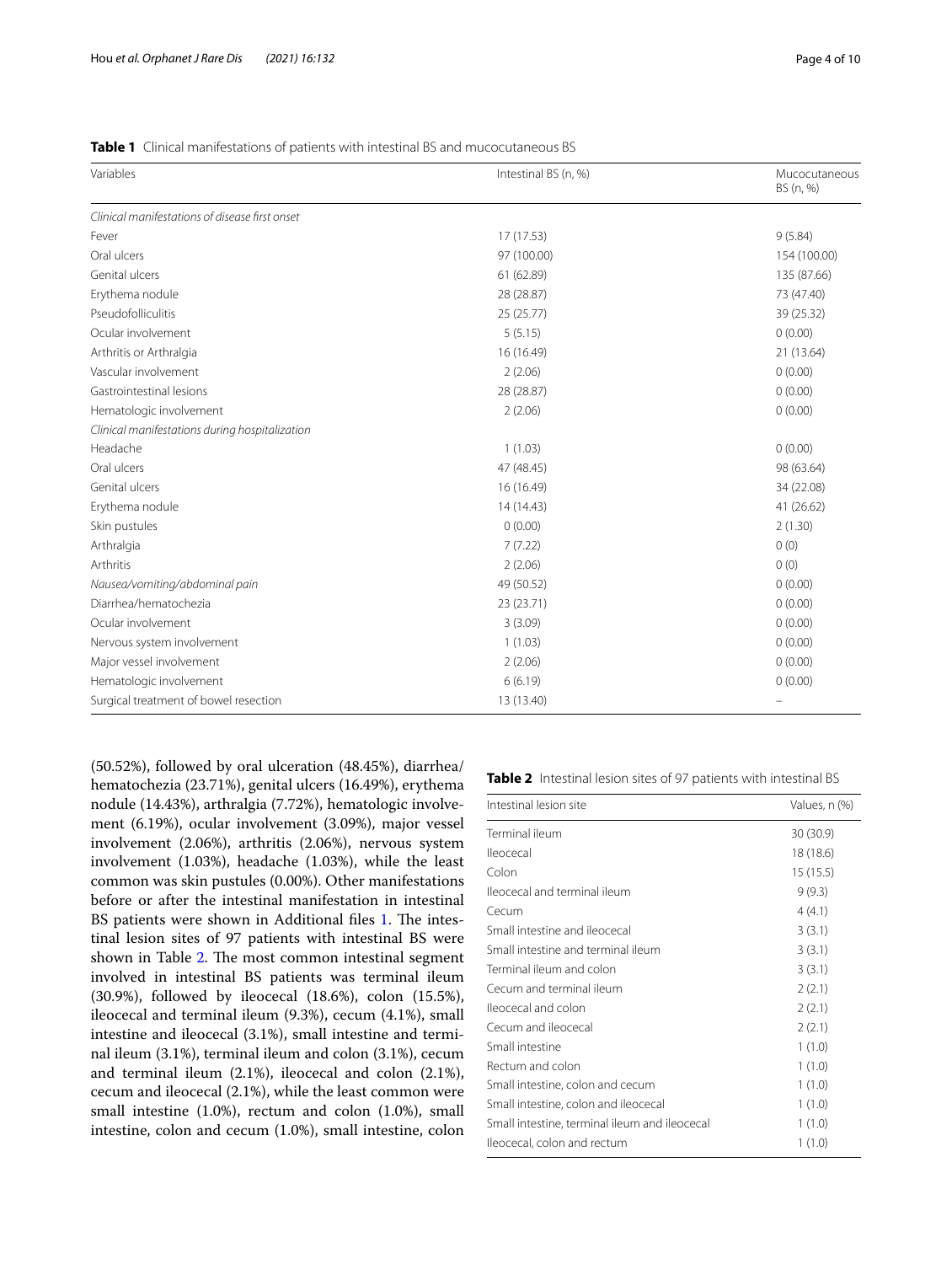and ileocecal (1.0%), small intestine, terminal ileum and ileocecal (1.0%), ileocecal, colon and rectum (1.0%).

#### **Basic characteristics of 251 BS patients**

The demographic variables and laboratory parameters of 97 intestinal BS and 154 mucocutaneous BS patients were shown in Table [3](#page-4-0). 49.48% of 97 intestinal BS patients

<span id="page-4-0"></span>**Table 3** Demographic data and laboratory results of BS patients  $(n=251)$ 

| Variables                          | Intestinal BS<br>$(n=97)$ | Mucocutaneous BS<br>$(n = 154)$ | P       |
|------------------------------------|---------------------------|---------------------------------|---------|
| Demographic variables              |                           |                                 |         |
| Gender (male), n (%)               | 48 (49.48)                | 45 (29.22)                      | $0.00*$ |
| Age at hospitalization,<br>(years) | $34.25 \pm 13.14$         | 37.84 ± 13.58                   | $0.04*$ |
| Age of disease onset,<br>(years)   | $26.68 \pm 12.26$         | $30.77 + 12.17$                 | $0.01*$ |
| Disease duration (years)           | $7.27 \pm 8.30$           | $7.02 \pm 7.08$                 | 0.80    |
| <b>BDCAF</b>                       | $1.72 \pm 0.87$           | $1.16 \pm 0.69$                 | $0.00*$ |
| $T-SPOT (+)$ , n $(%$              | 22 (22.68)                | 18 (11.69)                      | $0.02*$ |
| Pathergy test $(+)$ , n $(\%)$     | 43 (44.33)                | 54 (35.06)                      | 0.14    |
| HBcAb (+), n (%)                   | 26 (26.80)                | 41 (26.62)                      | 0.98    |
| Fever, n (%)                       | 17 (17.53)                | 9(5.84)                         | $0.00*$ |
| Laboratory parameters              |                           |                                 |         |
| ESR (mm/H)                         | $35.08 \pm 26.16$         | $14.03 \pm 14.75$               | $0.00*$ |
| CRP (mg/L)                         | $31.18 \pm 29.94$         | $7.48 \pm 7.81$                 | $0.00*$ |
| Erythrocyte (10 <sup>9/L</sup> )   | $4.19 \pm 0.65$           | $4.34 \pm 0.46$                 | $0.04*$ |
| Leukocyte (10 <sup>9/L</sup> )     | $7.03 \pm 2.70$           | $6.18 \pm 2.17$                 | $0.01*$ |
| PLT $(10^{9/L})$                   | 244.37±89.54              | $232.62 \pm 67.48$              | 0.27    |
| $HGB$ (g/L)                        | $121.21 \pm 20.55$        | $129.66 \pm 14.61$              | $0.00*$ |
| <b>NLR</b>                         | $3.30 \pm 2.73$           | $2.13 \pm 1.34$                 | $0.00*$ |
| IgA (g/L)                          | $2.55 \pm 1.18$           | $2.72 \pm 1.16$                 | 0.28    |
| IgE (IU/ML)                        | $102.89 \pm 325.37$       | $61.82 \pm 108.70$              | 0.23    |
| IgG (g/L)                          | $10.90 \pm 3.19$          | $11.38 \pm 2.51$                | 0.22    |
| $lgM$ (g/L)                        | $1.29 \pm 0.70$           | $1.24 \pm 0.58$                 | 0.50    |
| SAA (mg/L)                         | $69.60 \pm 76.61$         | $17.83 \pm 31.37$               | $0.00*$ |
| C3(g/L)                            | $1.26 + 0.23$             | $1.20 \pm 0.19$                 | $0.03*$ |
| $C4$ (g/L)                         | $0.25 \pm 0.08$           | $0.24 \pm 0.07$                 | 0.32    |
| CH50 (g/L)                         | 54.12±10.55               | $53.58 \pm 9.38$                | 0.67    |
| Albumin (g/L)                      | $41.86 \pm 5.28$          | $43.88 \pm 5.13$                | $0.00*$ |
| TCH (mmol/L)                       | $4.03 \pm 0.84$           | $4.30 \pm 1.06$                 | $0.03*$ |
| TG (mmol/L)                        | $1.24 \pm 0.58$           | $1.23 \pm 0.65$                 | 0.93    |
| Glucose (mmol/L)                   | $4.79 \pm 1.41$           | $4.72 \pm 0.69$                 | 0.58    |
| UA (umol/L)                        | $267.63 \pm 80.43$        | $270.42 \pm 71.61$              | 0.78    |
| LDL (mmol/L)                       | $2.26 \pm 0.63$           | $2.38 \pm 0.69$                 | 0.17    |
| HDL (mmol/L)                       | $1.34 \pm 0.35$           | $1.47 \pm 0.34$                 | $0.00*$ |
| IL-6 (pg/ml)                       | 13.46 ± 17.78             | $2.70 \pm 3.87$                 | $0.00*$ |

BDCAF, Behcet's Disease Current Activity Form; NLR, neutrophil-to-lymphocyte ratio; PLT, platelets; HGB, hemoglobin; SAA, serum amyloid A; C3, complement 3; C4, complement 4; CRP, C-reactive protein; ESR, erythrocyte sedimentation rate; TCH, total cholesterol; TG, triacylglycerol; UA, uric acid; LDL, low-density lipoprotein; HDL, high-density lipoprotein; IL-6, Interleukin 6 \*Indicates *P*<0.05

were male, while only 29.22% of 154 mucocutaneous BS patients were male  $(P=0.00)$ . There was statistically signifcant diference in terms of gender, age at hospitalization, age of disease onset, BDCAF, T-SPOT, fever, ESR, CRP, erythrocyte, leukocyte, HGB, NLR, SAA, C3, albumin, TCH, HDL, IL-6 between intestinal BS and mucocutaneous BS (all *P*<0.05). While there was no statistically signifcant diference (*P*>0.05) between two groups in terms of disease duration, pathergy test, HBcAb, PLT, IgA, IgE, IgG, IgM, C4, CH50, TG, glucose, UA and LDL.

### **Treatment approaches**

Our study found that all intestinal BS patients used intravenous steroid during hospitalization while only 18.83% of mucocutaneous BS patients used oral steroid. Most BS patients used thalidomide, and the frequency of mucocutaneous BS patients was higher than that of intestinal BS patients. However, 89.69% of intestinal BS patients used cyclosporine, 69.07% used sulfasalazine, 65.98% used biologics and 10.31% used mesalazine, which were higher than those of mucocutaneous BS patients. Most intestinal BS patients (89.7%) used  $\geq$  3 immunosuppressants to control disease while most mucocutaneous BS patients  $(92.9%)$  used 1 or 2 immunosuppressants. The information of comparison of treatment approaches between intestinal and mucocutaneous BS patients were shown in Table [4](#page-4-1).

<span id="page-4-1"></span>**Table 4** Comparison of treatment approaches between intestinal BS and mucocutaneous BS

| Variables                           | Intestinal BS<br>$(n = 97, %)$ | Mucocutaneous<br>BS ( $n = 154, \%$ ) |
|-------------------------------------|--------------------------------|---------------------------------------|
| Overall treatment                   |                                |                                       |
| Intravenous steroid                 | 97 (100%)                      | 0(0.00)                               |
| Oral steroid                        | 0(0.00)                        | 29 (18.83)                            |
| Sulfasalazine                       | 67 (69.07)                     | 3(1.95)                               |
| Mesalazine                          | 10 (10.31)                     | 0(0.00)                               |
| Colchicine                          | 17 (17.53)                     | 88 (57.14)                            |
| Thalidomide                         | 82 (84.54)                     | 143 (92.86)                           |
| Total glucosides of paeony capsules | 22 (22.68)                     | 108 (70.13)                           |
| Hydroxychloroquine                  | 8(8.25)                        | 21 (13.64)                            |
| Cyclosporine                        | 87 (89.69)                     | 79 (51.30)                            |
| <b>Biologics</b>                    | 64 (65.98)                     | 4(2.60)                               |
| Number of immunosuppressants used   |                                |                                       |
| 0                                   | 0(0)                           | 2(1.3)                                |
| 1                                   | 2(2.1)                         | 71 (46.1)                             |
| $\mathfrak{D}$                      | 8(8.2)                         | 72 (46.8)                             |
| $\geq$ 3                            | 87 (89.7)                      | 9(5.8)                                |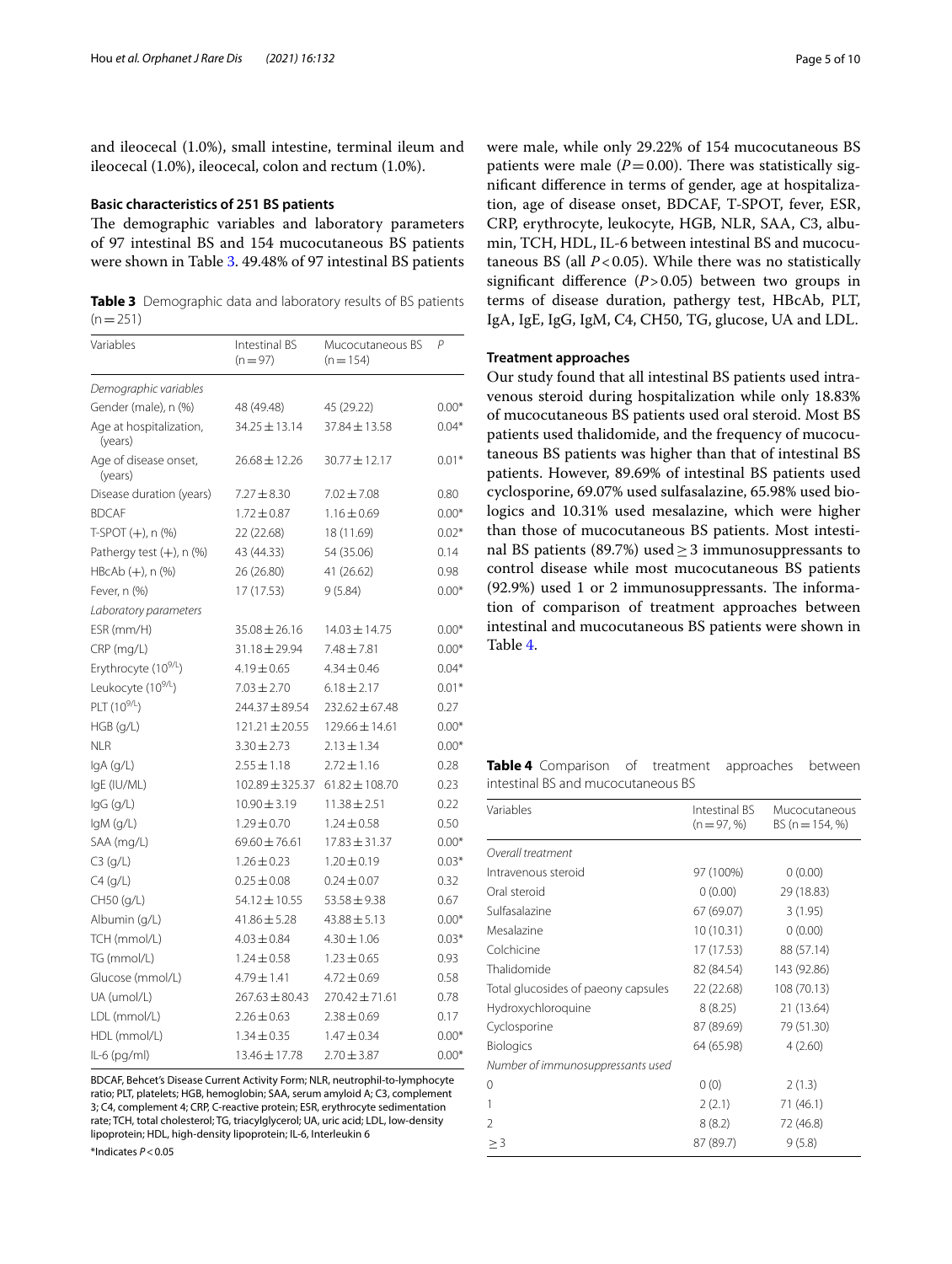### **Analysis of risk factors of intestinal involvement in BD patients**

By univariate logistic regression analysis, gender, age at hospitalization, age of disease frst onset, BDCAF, T-SPOT, fever, ESR, CRP, erythrocyte, leukocyte, HGB, NLR, SAA, C3, albumin, TCH, HDL and IL-6 were found all risk factors of intestinal involvement in BS patients (as seen in Table [5\)](#page-5-0). All the above diferences were statistically significant ( $P < 0.05$  or  $P = 0.00$ ). Additionally, disease duration, pathergy test, HBcAb, PLT, IgA, IgE,

<span id="page-5-0"></span>**Table 5** Univariate logistic regression analysis of risk factors in BS patients complicated with intestinal involvement

| Variable                         | B       | P       | OR (95%CI)       |
|----------------------------------|---------|---------|------------------|
| Gender (male), n (%)             | 0.86    | $0.00*$ | 2.37 (1.40,4.02) |
| Age at hospitalization (years)   | 0.02    | $0.04*$ | 1.02 (1.00,1.04) |
| Age of disease onset (years)     | 0.03    | $0.01*$ | 1.03(1.01, 1.05) |
| Disease duration (years)         | $-0.00$ | 0.80    | 1.00 (0.96,1.03) |
| <b>BDCAF</b>                     | $-0.92$ | $0.00*$ | 0.40(0.28, 0.57) |
| $T-SPOT (+)$ , n $(% )$          | 0.80    | $0.02*$ | 2.21 (1.12,4.39) |
| Pathergy test $(+)$ , n $(\%)$   | 0.39    | 0.14    | 1.47 (0.88,2.48) |
| HBcAb (+), n (%)                 | 0.01    | 0.98    | 1.01(0.57, 1.79) |
| Fever, n (%)                     | 1.23    | $0.00*$ | 3.42 (1.46,8.03) |
| ESR (mm/H)                       | $-0.06$ | $0.00*$ | 0.94 (0.92,0.96) |
| $CRP$ (mg/L)                     | $-0.11$ | $0.00*$ | 0.89(0.86, 0.92) |
| Erythrocyte (10 <sup>9/L</sup> ) | 0.52    | $0.03*$ | 1.68 (1.04,2.71) |
| Leukocyte (10 <sup>9/L</sup> )   | $-0.15$ | $0.00*$ | 0.86(0.78, 0.96) |
| $PLT(10^{9/L})$                  | $-0.00$ | 0.24    | 1.00 (0.99,1.00) |
| $HGB$ (g/L)                      | 0.03    | $0.00*$ | 1.03 (1.01,1.05) |
| <b>NLR</b>                       | $-0.33$ | $0.00*$ | 0.72(0.61, 0.85) |
| lgA(q/L)                         | 0.12    | 0.28    | 1.13 (0.90,1.42) |
| IqE (IU/ML)                      | $-0.00$ | 0.20    | 1.00(1.00, 1.00) |
| lgG (g/L)                        | 0.06    | 0.19    | 1.07(0.97,1.17)  |
| IgM (g/L)                        | $-0.14$ | 0.50    | 0.87(0.58, 1.30) |
| SAA (mg/L)                       | $-0.02$ | $0.00*$ | 0.98(0.97, 0.99) |
| C3(q/L)                          | $-1.37$ | $0.04*$ | 0.26(0.07,0.91)  |
| $C4$ (g/L)                       | $-1.77$ | 0.32    | 0.17(0.00, 5.45) |
| CH50 (g/L)                       | $-0.00$ | 0.67    | 1.00 (0.97,1.02) |
| Albumin (g/L)                    | 0.08    | $0.00*$ | 1.08(1.03, 1.15) |
| TCH (mmol/L)                     | 0.33    | $0.03*$ | 1.39 (1.03,1.87) |
| TG (mmol/L)                      | $-0.02$ | 0.93    | 0.98(0.65, 1.48) |
| Glucose (mmol/L)                 | $-0.07$ | 0.58    | 0.93(0.73,1.19)  |
| UA (umol/L)                      | 0.00    | 0.77    | 1.00(1.00, 1.00) |
| LDL (mmol/L)                     | 0.27    | 0.17    | 1.31 (0.89,1.94) |
| HDL (mmol/L)                     | 1.12    | $0.00*$ | 3.08 (1.41,6.74) |
| IL-6 (pg/ml)                     | $-0.21$ | $0.00*$ | 0.81(0.75, 0.87) |

BDCAF, Behcet's Disease Current Activity Form; NLR, neutrophil-to-lymphocyte ratio; PLT, platelets; HGB, hemoglobin; SAA, serum amyloid A; C3, complement 3; C4, complement 4; CRP, C-reactive protein; ESR, erythrocyte sedimentation rate; TCH, total cholesterol; TG, triacylglycerol; UA, uric acid; LDL, low-density lipoprotein; HDL, high-density lipoprotein; IL-6, Interleukin 6

\*Indicates *P*<0.05

IgG, IgM, C4, CH50, TG, glucose, UA and LDL were not correlated with intestinal involvement in BS patients  $(P>0.05$  $(P>0.05$ , shown in Table 5). We then selected the meaningful risk factors and turn them into categorical variables including gender (male), age at hospitalization  $\left($  < 40 years old), age of disease onset (<30 years old), BDCAF ( $\geq$ 2), T-SPOT (+), fever, ESR ( $\geq$  15 mm/H), CRP (> 10 mg/L), erythrocyte  $( $4.3*10^{9/L}$ ), leukocyte ( $> 9.5*10^{9/L}$ ), HGB$  $(<130 \text{ g/L})$ , NLR  $(\geq 2)$ , SAA  $(\geq 10 \text{ mg/L})$ , C3  $(<0.8 \text{ g/L})$ , albumin (<35 g/L), TCH (>5.72 mmol/L), HDL  $\left($  < 1.29 mmol/L) and IL-6 (> 7 pg/ml) according to clinical or laboratory signifcance. All the above risk factors were analyzed by multivariate logistic regression analysis. As a result, gender (male), BDCAF ( $\geq$ 2), ESR  $(\geq 15 \text{ mm/H})$ , CRP (>10 mg/L), HGB (<130 g/L) and IL-6 (>7 pg/ml) were found the independent risk factors of intestinal involvement in BS patients (as seen in Table  $6$ , all  $P < 0.05$ ). The highest risk rate of BS patients with intestinal involvement was IL-6  $(>7 \text{ pg/ml})$ , then followed by the HGB (<130 g/L), ESR ( $\geq$  15 mm/H), gender (male), CRP (>10 mg/L) and BDCAF ( $\geq$ 2) (shown in Table [6](#page-5-1)). When the concentration of IL-6 increased  $(>7 \text{ pg/ml})$ , the risk rate of BS patients with intestinal involvement was 8.23 times more than that with normal level of IL-6. Finally, we performed ROC curve analysis, using gender, BDCAF, ESR, CRP, HGB and IL-6 to predict BS patients with intestinal involvement (Fig. [2\)](#page-6-0). In the ROC curve analysis, we found ESR  $(AUC=0.814,$ 95% CI 0.759–0.869, *P*=0.000), CRP (AUC=0.843, 95% CI 0.790–0.896, *P*=0.000), and IL-6 (AUC=0.754, 95% CI 0.685–0.824, *P*=0.000) could predict whether there was intestinal involvement in mucocutaneous BS patients. However, the gender  $(AUC=0.399)$  and HGB  $(AUC=0.384)$  could not well predict whether there was intestinal involvement in mucocutaneous BS patients (all AUC<0.5, *P*<0.05).

<span id="page-5-1"></span>**Table 6** Multivariate logistic regression analysis of risk factors in BS patients complicated with intestinal involvement

| Variable           | R       | Р        | OR (95%CI)        |
|--------------------|---------|----------|-------------------|
| Gender (male)      | 1.26    | $0.001*$ | 3.53 (1.65,7.57)  |
| BDCAF (> 2)        | 0.80    | $0.046*$ | 0.40(0.28, 0.57)  |
| $ESR (> 15$ mm/H)  | 1.41    | $0.001*$ | 4.10 (1.75,9.61)  |
| CRP (> 10 mg/L)    | 1.08    | $0.017*$ | 2.95 (1.21,7.19)  |
| HGB(< 100 q/L)     | 1.59    | $0.038*$ | 4.88 (1.09,21.87) |
| $ L-6 (> 7 pq/ml)$ | 2.11    | $0.000*$ | 8.23 (2.85,23.76) |
| Constant           | $-5.04$ | 0.000    | 0.006             |
|                    |         |          |                   |

BDCAF, Behcet's Disease Current Activity Form; ESR, erythrocyte sedimentation rate; CRP, C-reactive protein; HGB, Hemoglobin; IL-6, Interleukin 6 \*Indicates *P*<0.05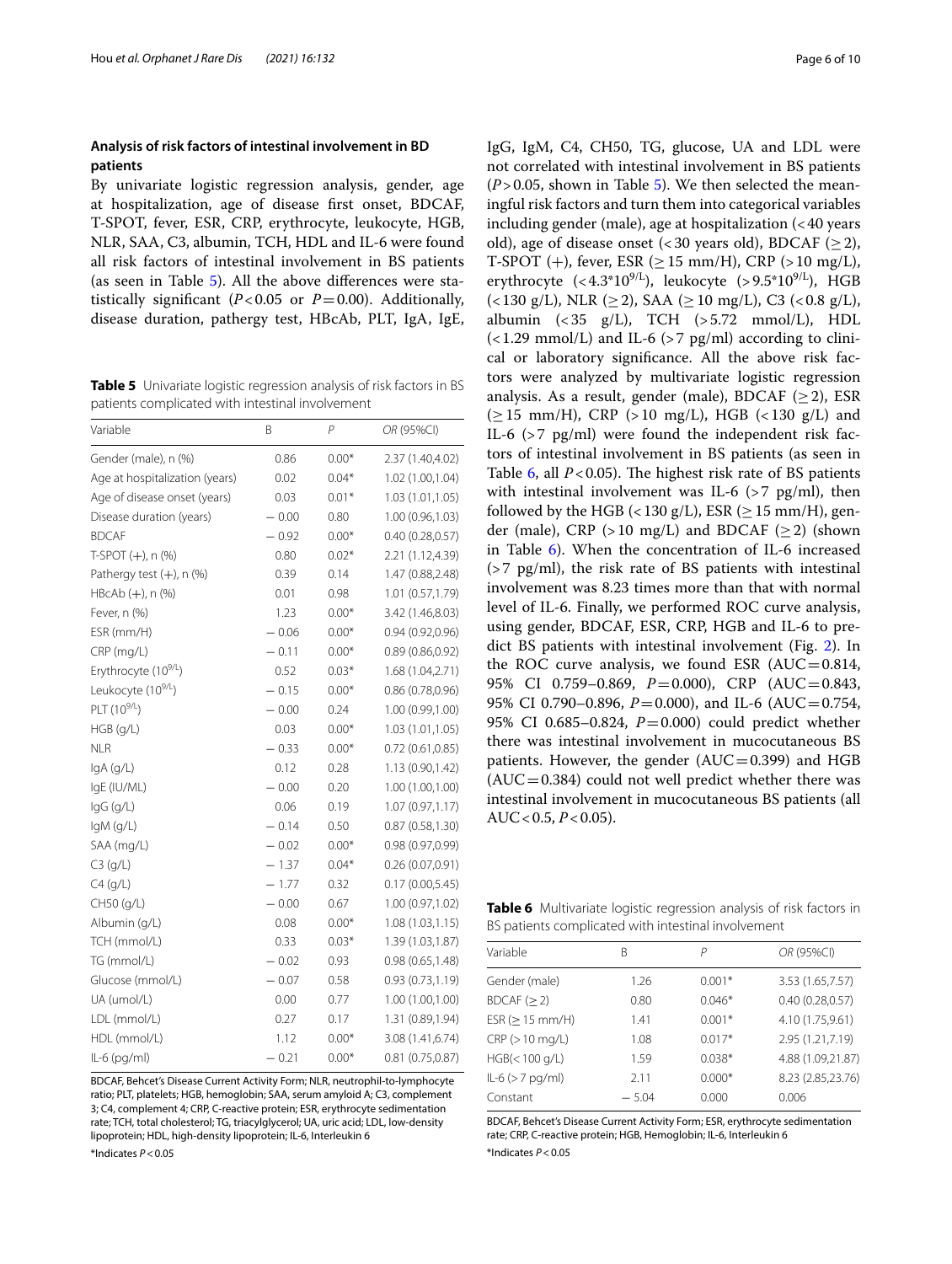

## <span id="page-6-0"></span>**Discussion**

Intestinal BS is a rare disease, and the epidemiologic studies are scarce. There have been several studies that evaluated clinical outcomes and prognosis of intestinal BS [[15,](#page-8-14) [16](#page-8-15)]. However, there are few studies on the risk factors of BS complicated with intestinal involvement. Colonoscopy is still the gold standard for diagnosis of intestinal BS, but some patients always refuse to undergo colonoscopy because of its' invasion and complexity. Herein, we focused on the clinical features and laboratory parameters in intestinal and mucocutaneous BS patients in China, aiming to fnd the risk factors of intestinal involvement in BS patients. Moreover, our study recruited newly diagnosed patients with intestinal BS and mucocutaneous BS, which can better refect the diference between the two groups.

Moderate frequency (10%) of intestinal involvement in BS patients in China has been reported [\[5](#page-8-4)]. Of the cohort of 412 newly diagnosed BS patients, 23.54% being intestinal BS, which was higher than that reported above and 3.9% reported in Korea [\[17](#page-8-16)]. Actually, there were more severe and complicated BS patients gathering in Shanghai for treatment. The higher frequency of intestinal BS in this study may be associated with the above reason. Moreover, many intestinal BS patients without specifc gastrointestinal symptoms were diagnosed with intestinal BS by colonoscopy may be also associated with the high frequency. Intestinal manifestations in BS patients usually occur 4.5–6 years after the onset of oral ulcers, and the most frequently involved sites are the terminal ileum  $[18]$  $[18]$ . In this study, terminal ileum was also found the most frequently involved sites, which was consistent with the above study. Additionally, our study found that the small intestine was also frequently involved sites with about 10.31% of intestinal BS patients complicated with small intestinal ulcer. We also found that fever and gastrointestinal lesions were more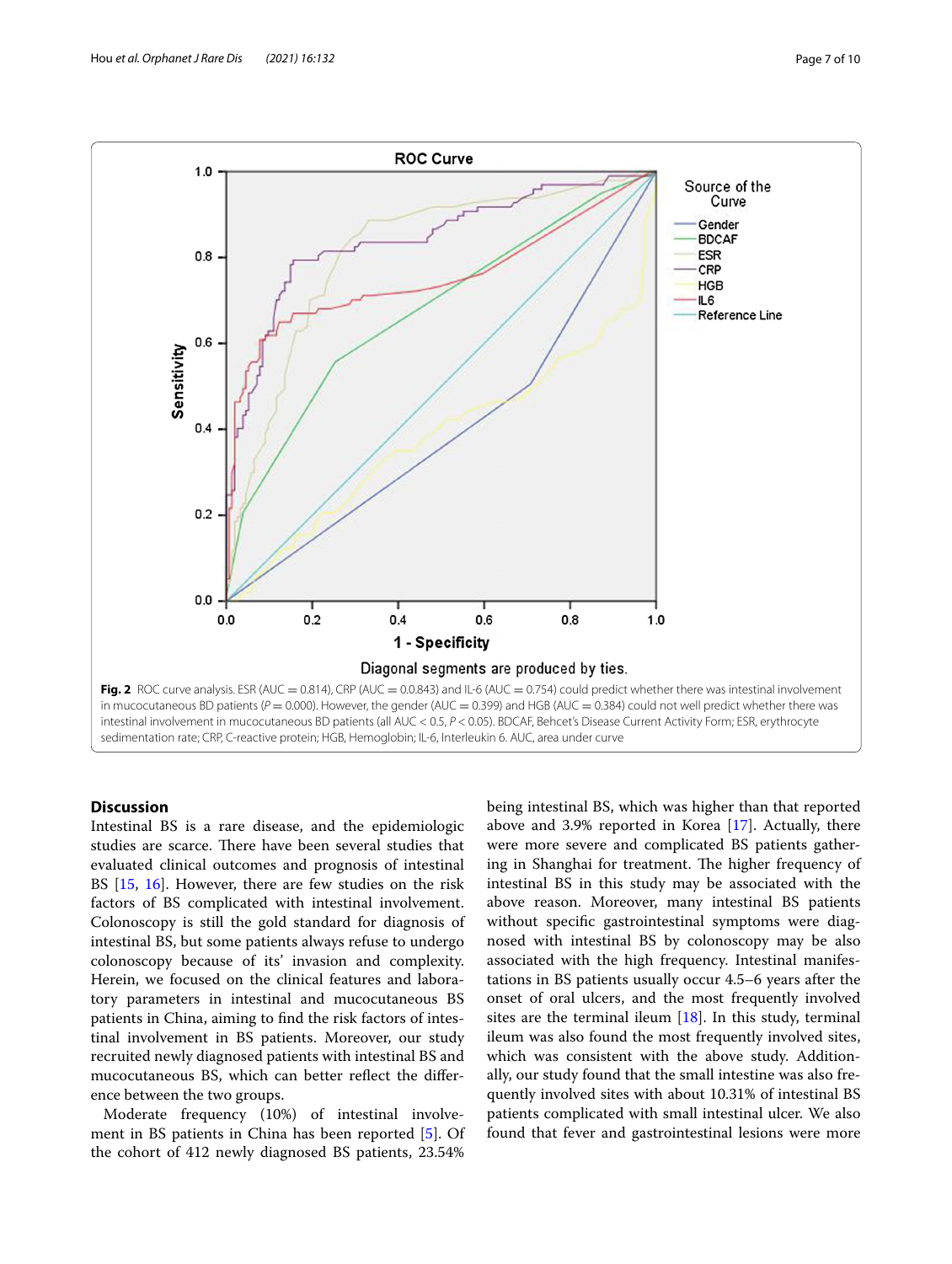common clinical manifestations of disease frst onset in intestinal BS than that in mucocutaneous BS patients.

By univariate logistic regression analysis, we found gender, age at hospitalization, age of disease onset, BDCAF, T-SPOT, fever, ESR, CRP, erythrocyte, leukocyte, HGB, NLR, SAA, C3, albumin, TCH, HDL and IL-6 were all risk factors of BS complicated with intestinal involvement. In terms of gender, some studies revealed that male was a risk factor for eye involvement in BS [\[19,](#page-8-18) [20](#page-8-19)]. Age diference was investigated in studies with relatively small numbers of BS cases. However, those studies failed to show age dependency in most of the manifestations [\[21](#page-8-20), [22\]](#page-8-21). Our study found age of disease frst onset and during hospitalization in intestinal BS patients were younger than those in mucocutaneous BS. Fever, ESR, HGB, NLR and albumin had been demonstrated as indicators that can evaluate disease activity of intestinal BS in a few studies [[15,](#page-8-14) [17](#page-8-16), [23](#page-8-22)–[26\]](#page-8-23). Some studies have found that elevated CRP levels can predict reactivation and postsurgical relapse of intestinal involvement in BS [[1,](#page-8-0) [8](#page-8-7), [25](#page-8-24), [27\]](#page-8-25). Additionally, SAA in intestinal BS patients was found signifcantly higher than that in controls [[28\]](#page-8-26), the levels of SAA showed a better correlation with disease activity than CRP [\[29\]](#page-8-27). According to clinical or laboratory signifcance, we selected the above meaningful risk factors and turn them into categorical variables. By multivariate logistic regression analysis, gender (male), BDCAF ( $\geq$ 2), ESR ( $\geq$  15 mm/H), CRP ( $>$  10 mg/L), HGB ( $<$  130 g/L) and IL-6 ( $>$  7 pg/ml) were found the independent risk factors of intestinal involvement in BS patients. A few previous studies suggested that there was similar frequency among men and women who complicated with intestinal involvement in BS [\[20](#page-8-19), [30,](#page-8-28) [31](#page-8-29)], while several studies showed a slightly increased risk of intestinal BS among males  $(1.1-1.2:1)$   $[32-34]$  $[32-34]$ , which was consistent with our finding. This may be related with that some clinical manifestations at initial diagnosis tend to be more severe in male patients and they go to hospital earlier [\[35](#page-9-3)]. BDCAF refects the level of disease activity in BS patients, and it is logical that patients with intestinal involvement have a higher score than those only with mucocutaneous involvement. The elevated levels of ESR and CRP can evaluate disease activity of intestinal BS have been discussed above, and our fnding was consistent with the discoveries of other researchers. When  $ESR \ge 15$  mm/H and CRP>10 mg/L were found in a mucocutaneous BS patients, the risk of intestinal involvement will increase 4.10 and 2.95 times more than that with normal level of ESR and CRP. Ye JF also found that patients with intestinal BS had lower HGB, higher levels of CRP and higher ESR than those with non-intestinal BS [\[36](#page-9-4)], which was consistent with our fnding. Several studies have found that IL-6 was significantly higher in BS patients  $[9-11]$  $[9-11]$ , suggesting that it was associated with the disease activity of BS. In our study, elevated level of IL-6 (>7 pg/ml) suggested the risk of intestinal involvement in mucocutaneous BS patients will increase 8.23 times more than those with normal level of IL-6.

Although there are no specifc symptoms for intestinal BS, intestinal BS should be considered when abdominal pain, melena/bloody stool, abdominal mass, diarrhea, and weight loss are present. In this study, we found gender (male), BDCAF ( $\geq$ 2), ESR ( $\geq$ 15 mm/H), CRP  $(>10 \text{ mg/L})$ , HGB  $(<130 \text{ g/L})$  and IL-6  $(>7 \text{ pg/ml})$  were the independent risk factors of intestinal involvement in BS patients. When a BS patient has some gastrointestinal symptoms and the above risk factors, the patient is most likely to be an intestinal BS patient. Colonoscopy should be performed as soon as possible to determine whether there is gastrointestinal damage, and the therapeutic regiment should be adjusted accordingly.

However, our study was conducted in a single center and recruited a relatively small number of BS patients. Our results may not be completely applicable to the general population. Therefore, multi-center samples are needed for verifcation in the future. Moreover, the risk factors of intestinal involvement in BS patients found in our study were mainly non-specifc factors, BS patients with other subtypes may also have the above risk factors. Hence, the above risk factors shall be combined with the gastrointestinal clinical symptoms of BS patients for comprehensive judgment.

### **Conclusion**

This study investigated the clinical characteristics and laboratory parameters in intestinal BS and mucocutaneous BS patients in China and analyzed the risk factors of intestinal involvement. The independent risk factors of intestinal involvement in BS patients consist of gender (male), BDCAF ( $\geq$ 2), ESR ( $\geq$  15 mm/H), CRP  $(>10 \text{ mg/L})$ , HGB  $(<130 \text{ g/L})$  and IL-6  $(>7 \text{ pg/ml})$ . When the above factors being observed, it always reminds the presence of intestinal involvement in mucocutaneous BS patients. Hence, higher attention shall be paid to these risk factors and therapeutic regiment shall be adjusted accordingly to avoid the occurrence of serious intestinal complications in BS patients.

#### **Abbreviations**

BS: Behçet's syndrome; BDCAF: Behcet's Disease Current Activity Form; NLR: Neutrophil-to-lymphocyte ratio; PLT: Platelets; HGB: Hemoglobin; SAA: Serum amyloid A; C3: Complement 3; C4: Complement 4; CRP: C reactive protein; ESR: Erythrocyte sedimentation rate; TCH: Total cholesterol; TG: Triacylglycerol; UA: Uric acid; LDL: Low-density lipoprotein; HDL: High-density lipoprotein; IL-6: Interleukin 6.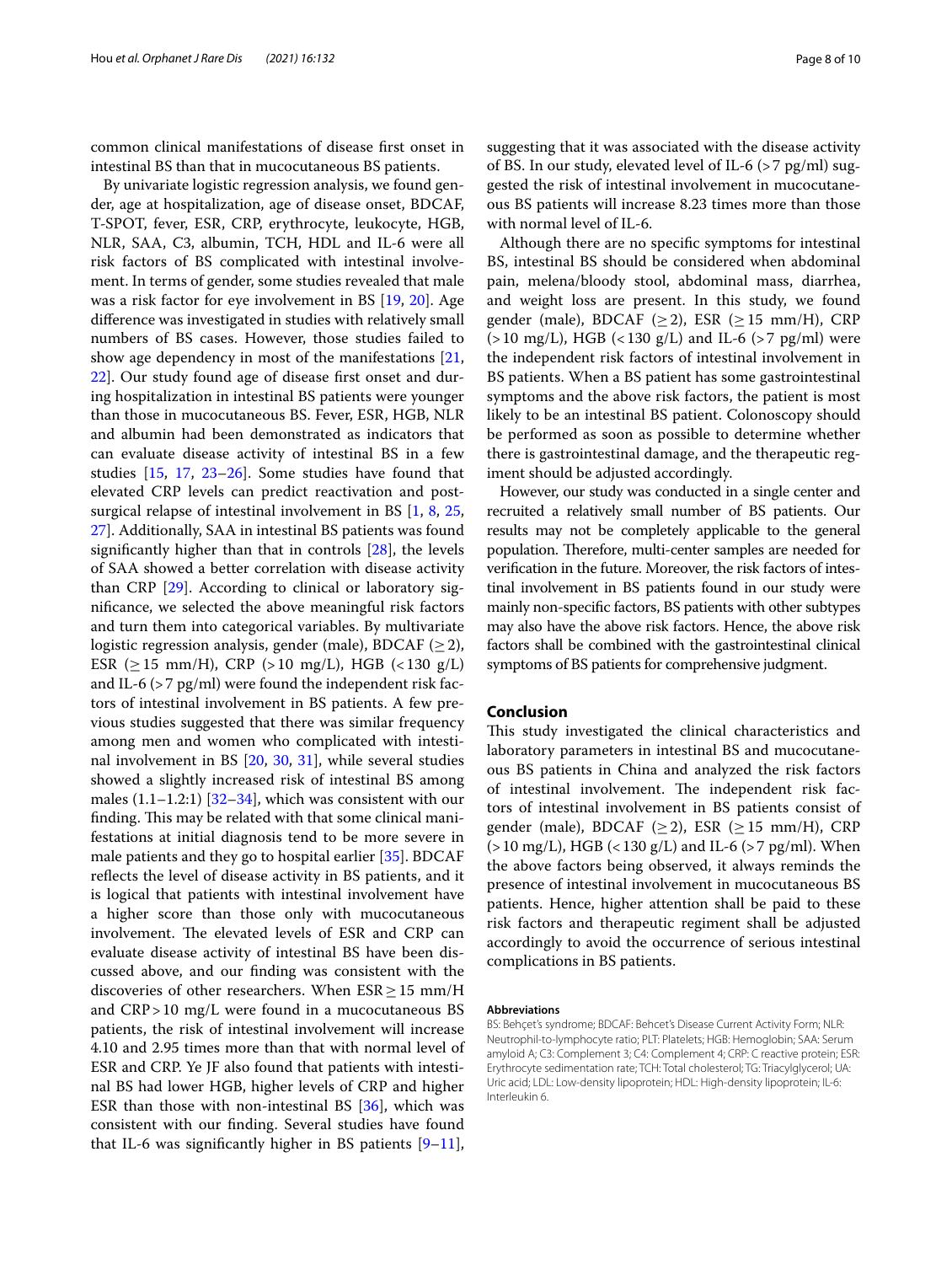### **Supplementary Information**

The online version contains supplementary material available at [https://doi.](https://doi.org/10.1186/s13023-021-01772-x) [org/10.1186/s13023-021-01772-x.](https://doi.org/10.1186/s13023-021-01772-x)

<span id="page-8-13"></span>**Additional fle 1.** Other manifestations before or after the intestinal manifestation in intestinal BS patients.

#### **Acknowledgements**

The authors had nothing to disclose.

#### **Authors' contributions**

Cheng-cheng Hou performed the statistical analysis and wrote the paper. Jian-long Guan designed the study. Jing-fen Ye and Hai-fen Ma recruited the patients. All authors read and approved the fnal manuscript.

#### **Funding**

This work was supported by the Clinical Science Innovation Program of Shanghai Shenkang Hospital Development Center (grant number SHDC12017129) and the General Program of National Natural Science Foundation of China (Grant Number 81871276).

#### **Availability of data and materials**

The datasets used and analyzed during the current study are available from the corresponding author on reasonable request.

### **Declarations**

#### **Ethical approval and consent to participate**

This work was approved by the medical ethics committee of Huadong Hospital affiliated to Fudan University with the following reference numbers: 2016K044 and 2018K031.

#### **Consent for publication**

All patients agreed to publish this manuscript.

#### **Competing interests**

All authors declare that they have no confict of interest.

Received: 16 November 2020 Accepted: 9 March 2021

#### **References**

- <span id="page-8-0"></span>1. Hatemi I, Hatemi G, Celik AF. Gastrointestinal involvement in Behcet disease. Rheum Dis Clin North Am. 2018;44:45–64.
- <span id="page-8-1"></span>2. Leccese P, Alpsoy E. Behcet's disease: an overview of etiopathogenesis. Front Immunol. 2019;10:1067.
- <span id="page-8-2"></span>3. Yazici H, Seyahi E, Hatemi G, Yazici Y. Behcet syndrome: a contemporary view. Nat Rev Rheumatol. 2018;14:107–19.
- <span id="page-8-3"></span>4. Cheon JH, Kim ES, Shin SJ, Kim TI, Lee KM, et al. Development and validation of novel diagnostic criteria for intestinal Behçet's disease in Korean patients with ileocolonic ulcers. Am J Gastroenterol. 2009;104:2492–9.
- <span id="page-8-4"></span>5. Zhang Z, He F, Shi Y. Behcet's disease seen in China: analysis of 334 cases. Rheumatol Int. 2013;33:645–8.
- <span id="page-8-5"></span>6. Ye JF, Guan JL. Diferentiation between intestinal Behcet's disease and Crohn'sdisease based on endoscopy. Turk J Med Sci. 2019;49:42–9.
- <span id="page-8-6"></span>7. Smith JA, Siddiqui D. Intestinal Behçet's disease presenting as a massive acute lower gastrointestinal bleed. Dig Dis Sci. 2002;47:517–21.
- <span id="page-8-7"></span>8. Jung YS, Yoon JY, Lee JH, Jeon SM, Hong SP, et al. Prognostic factors and long-term clinical outcomes for surgical patients with intestinal Behcet's disease. Infamm Bowel Dis. 2011;17:1594–602.
- <span id="page-8-8"></span>9. Senusi AA, Liu J, Bevec D, Bergmeier LA, Stanford M, et al. Why are Behçet's disease patients always exhausted? Clin Exp Rheumatol. 2018;36:53–62.
- 10. Talaat RM, Sibaii H, Bassyouni IH, El-Wakkad A. IL-17, IL-10, IL-6, and IFN-γ in Egyptian Behçet's disease: correlation with clinical manifestations. Eur Cytokine Netw. 2019;30:15–22.
- <span id="page-8-9"></span>11. Talaat RM, Ashour ME, Bassyouni IH, Raouf AA. Polymorphisms of interleukin 6 and interleukin 10 in Egyptian people with Behcet's disease. Immunobiology. 2014;219:573–82.
- <span id="page-8-10"></span>12. Hatemi G, Esatoglu SN, Yazici Y. Biomarkers in vasculitis. Curr Opin Rheumatol. 2018;30:30–5.
- <span id="page-8-11"></span>13. The International Criteria for Behcet's Disease (ICBD): a collaborative study of 27 countries on the sensitivity and specifcity of the new criteria. J Eur Acad Dermatol Venereol JEADV. 2014;28:338–47.
- <span id="page-8-12"></span>14. Lawton G, Bhakta BB, Chamberlain MA, Tennant A. The Behcet's disease activity index. Rheumatology (Oxford). 2004;43:73–8.
- <span id="page-8-14"></span>15. Park YE, Cheon JH, Park Y, Park SJ, Kim TI, Kim WH. The outcomes and risk factors of early readmission in patients with intestinal Behcet's disease. Clin Rheumatol. 2018;37:1913–20.
- <span id="page-8-15"></span>16. Zhang L, Tian Y, Ye JF, Lin CH, Guan JL. Poor prognostic factors in patients with newly diagnosed intestinal Adamantiades-Behçet's disease in the Shanghai Adamantiades-Behçet's disease database: a prospective cohort study. Orphanet J Rare Dis. 2019;14:274.
- <span id="page-8-16"></span>17. Han M, Jung YS, Kim WH, Cheon JH, Park S. Incidence and clinical outcomes of intestinal Behcet's disease in Korea, 2011–2014: a nationwide population-based study. J Gastroenterol. 2017;52:920–8.
- <span id="page-8-17"></span>18. Bayraktar Y, Ozaslan E, Van Thiel DH. Gastrointestinal manifestations of Behcet's disease. J Clin Gastroenterol. 2000;30:144–54.
- <span id="page-8-18"></span>19. Talarico R, Elefante E, Parma A, Taponeco F, Simoncini T, Mosca M. Sexual dysfunction in Behcet's syndrome. Rheumatol Int. 2020;40:9–15.
- <span id="page-8-19"></span>20. Ishido T, Horita N, Takeuchi M, Kawagoe T, Shibuya E, et al. Clinical manifestations of Behçet's disease depending on sex and age: results from Japanese nationwide registration. Rheumatology (Oxford). 2017;56:1918–27.
- <span id="page-8-20"></span>21. Hamzaoui A, Jaziri F, Ben Salem T, Said Imed Ben Ghorbel F, Lamloum M, et al. Comparison of clinical features of Behcet disease according to age in a Tunisian cohort. Acta Med Iranica. 2014;52:748–51.
- <span id="page-8-21"></span>22. Yazici H, Tüzün Y, Pazarli H, Yurdakul S, Ozyazgan Y, et al. Infuence of age of onset and patient's sex on the prevalence and severity of manifestations of Behçet's syndrome. Ann Rheum Dis. 1984;43:783–9.
- <span id="page-8-22"></span>23. Zhang T, Hong L, Wang Z, Fan R, Zhang M, et al. Comparison between Intestinal Behcet's disease and Crohn's disease in characteristics of symptom, endoscopy, and radiology. Gastroenterol Res Pract 2017:3918746.
- 24. Shen Y, Ma HF, Luo D, Cai JF, Zou J, Guan JL. High incidence of gastrointestinal ulceration and cytogenetic aberration of trisomy 8 as typical features of Behçet's disease associated with Myelodysplastic syndrome: a series of 16 consecutive Chinese patients from the Shanghai Behçet's disease database and comparison with the literature. Biomed Res Int. 2018;2018:8535091.
- <span id="page-8-24"></span>25. Zou J, Shen Y, Ji DN, Zheng SB, Guan JL. Endoscopic findings of gastrointestinal involvement in Chinese patients with Behcet's disease. World J Gastroenterol. 2014;20:17171–8.
- <span id="page-8-23"></span>26. Lee YH, Song GG. Neutrophil-to-lymphocyte ratio, mean platelet volume and platelet-to-lymphocyte ratio in Behcet's disease and their correlation with disease activity: a meta-analysis. Int J Rheum Dis. 2018;21:2180–7.
- <span id="page-8-25"></span>27. Park J, Cheon JH, Park Y, Park SJ, Kim TI, Kim WH. Risk factors and outcomes of emergency room visits in intestinal Behçet's disease. Digestion. 2017;96(4):231–8.
- <span id="page-8-26"></span>28. Lee HJ, Kim JH, Kim SW, Joo HA, Lee HW, et al. Proteomic analysis of serum amyloid a as a potential marker in intestinal Behçet's disease. Dig Dis Sci. 2017;62:1953–62.
- <span id="page-8-27"></span>29. Chambers RE, Stross P, Barry RE, Whicher JT. Serum amyloid A protein compared with C-reactive protein, alpha 1-antichymotrypsin and alpha 1-acid glycoprotein as a monitor of infammatory bowel disease. Eur J Clin Invest. 1987;17:460–7.
- <span id="page-8-28"></span>30. Hatemi I, Esatoglu SN, Hatemi G, Erzin Y, Yazici H, Celik AF. Characteristics, treatment, and long-term outcome of gastrointestinal involvement in Behcet's syndrome: a strobe-compliant observational study from a dedicated multidisciplinary center. Medicine. 2016;95:e3348.
- <span id="page-8-29"></span>31. Lee JH, Cheon JH, Hong SP, Kim TI, Kim WH. Seasonal variation in fares of intestinal Behçet's disease. Dig Dis Sci. 2015;60:3373–8.
- <span id="page-8-30"></span>32. Choi IJ, Kim JS, Cha SD, Jung HC, Park JG, et al. Long-term clinical course and prognostic factors in intestinal Behçet's disease. Dis Colon Rectum. 2000;43:692–700.
- 33. Lee CR, Kim WH, Cho YS, Kim MH, Kim JH, et al. Colonoscopic fndings in intestinal Behçet's disease. Infamm Bowel Dis. 2001;7:243–9.